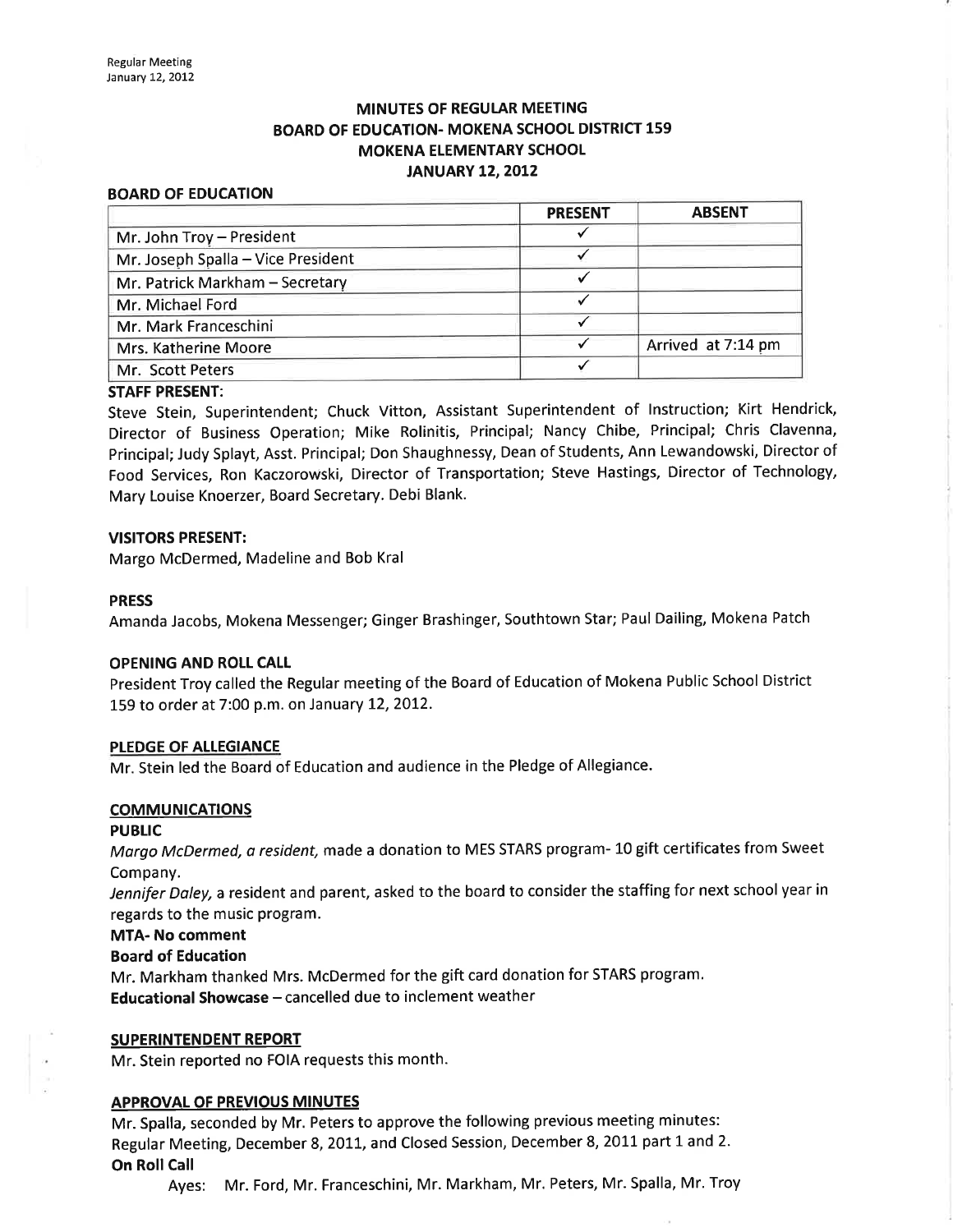Nays: None **Abstain:** None MOTION CARRIED 6-0

## INFORMATION REPORTS

#### **FINANCIAL REPORT**

Mr. Hendrick reviewed the Financial Report with the Board of Education.

## TREASURER REPORT

Mr. Hendrick reviewed the Treasurer's Report with the Board of Education.

## LINCOLN WAY SPECIAL EDUCATION MINUTES

Mrs. Moore reviewed the important points:

- Life Safety Survey will cost \$1500 for MacKay Center
- Looking for replacement of an Administrator
- Nine buses up for review
- o Audit will cost 58800
- Joint Board meeting 2/6/2012

## COMMITTEE REPORTS

- Finance- Chairman Peters reported the committee will meet in next 6 weeks regarding budget; contract needs to be ratified so then can forecast a three year plan. Asked the other committees to get their budget number s to Finance Committee for their consideration.
- Policy-Chairman Markham reported the committee had Second Readings of Policies:
	- $\circ$  1:20 District Organization, Operations, and Cooperative Agreements
	- o 2:L50 Committees
	- o 2:220 Board of Education Meeting Procedures
	- o 2:250 Access to District Records
	- o 3:30-AP Organizational Chart
	- o 4:10 Fiscal and Business Management
	- o 4:110 Transportation
	- o 5:120 Ethics
- Building & Grounds/Transportation-Chairman Ford reported the committee will have:
	- $\circ$  Public Forum January 19, 2012
	- o Presentation available on website
	- o Final recommendation in February
- Parent Advisory- No update; next Meeting February 2, 2012
- Curriculum -Dr. Vitton
	- o First task to evaluate Early Start program for 2OL2-2OL3
	- o Budget; Working on recommendation to Finance committee
	- o Next meeting January 17, 2012
- Technology- Chairman Spalla reported the committee had:
	- o Recording the meetings is still in progress
	- o Current State of Technology in MPS 159 will be presented
	- $\circ$  Next meeting 12/14/2011

## PROPOSED CALENDAR 2012-2013

Mr. Stein reviewed the proposed 2012-2013 calendar with the Board of Education.

## PROJECTED ENROLLMENT AND STAFFING

Mr. Stein reviewed the projected enrollment 2012-2013 with the Board of Education. Continued discussion wíll be had regarding staff needs.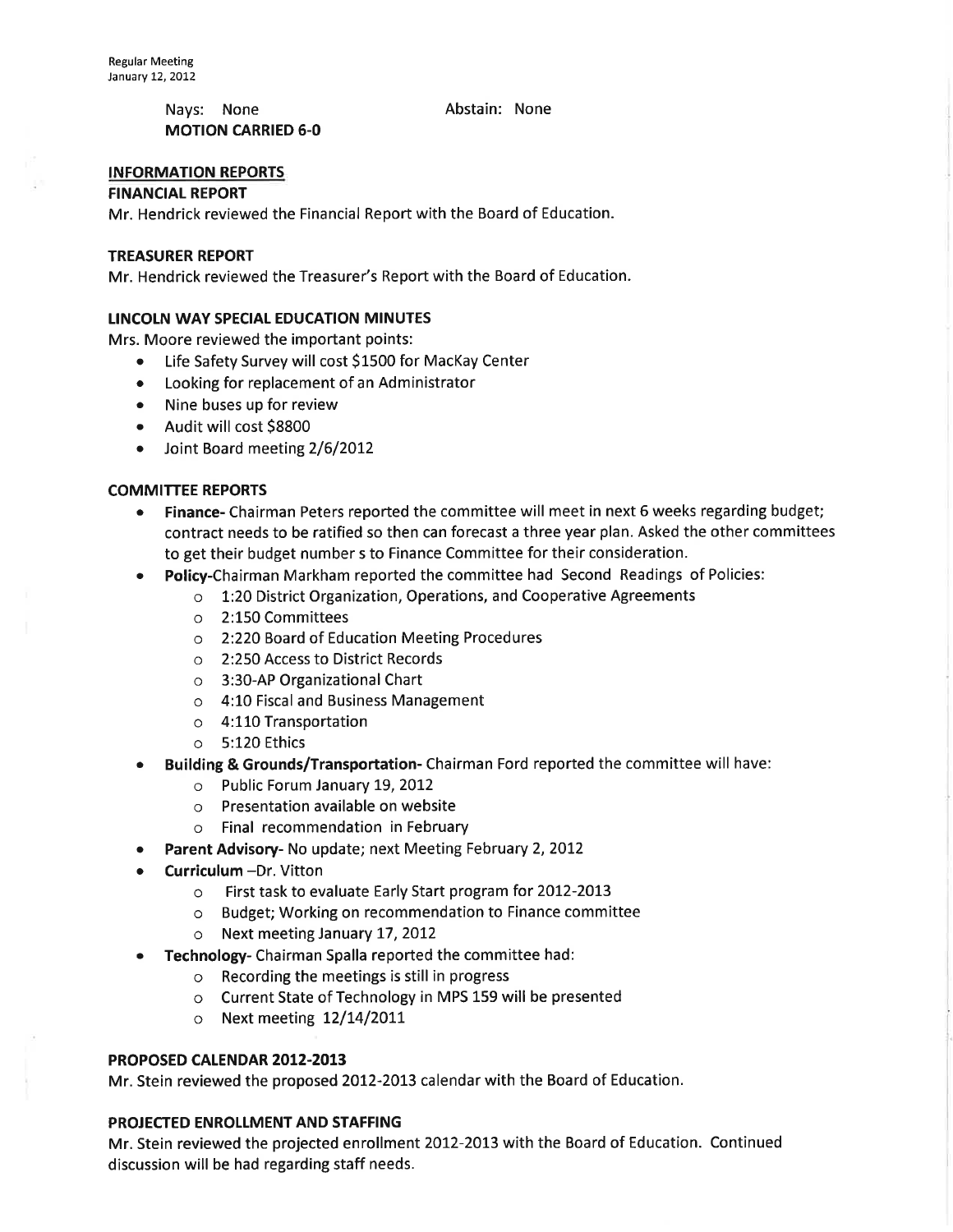## JOINT CONFERENCE REPORT

Mr. Ford and Mr. Spalla shared with the Board of Education their experiences at the Joint Conference in November. Mr. Ford was our delegate; attended the Finance workshop; Mr. Spalla attended Board President workshop; was certified in Open Meeting s Act.

## NIIPC FOOD COOP

Mr. Hendrick along with Mrs. Lewandowski reviewed the NIIPC Coop with the Board of Education. The district will request action in February for a fee of 5600 to join this Coop for the 2OL2-2OL3 year.

## **CURRENT STATE OF TECHNOLOGY**

Mr. Hastings, Director of Technology presented to the Board of Education the District's current state of technology. President Troy commended Mr. Hastings on his Powerpoint presentation.

# ACTION REQUESTS

## **PERSONNEL**

## Recommended Motion:

Mrs. Moore moved to approve personnel recommendations 1 and 2 as presented, subject to successful background check, drug screening (if applicable) and physical". The motion was seconded by Mr. Ford. On Roll Call

Ayes: Mr. Ford, Mr. Franceschini, Mr. Markham, Mrs. Moore, Mr. Peters, Mr. Spalla, Mr. Troy Nays: None **Abstain:** None

MOTION CARRIED 7-O

| 1.                            | Certified – Leave of Absence |         |            |           |                                      |  |  |  |
|-------------------------------|------------------------------|---------|------------|-----------|--------------------------------------|--|--|--|
| Guendling, Cathy              |                              | Teacher | <b>MES</b> | 12/5/2011 | <b>Medical Leave</b>                 |  |  |  |
| Certified-Long-term Sub<br>2. |                              |         |            |           |                                      |  |  |  |
| Timm, Emily                   | Teacher                      | MES.    |            | 12/5/2011 | \$149.84/day<br>(long term sub rate) |  |  |  |

# **DISTRICT BILLS**

# Recommended Motion:

Mr. Ford reviewed District bills this month. Mr. Ford moved to approve the bills as presented. The motion was seconded by Mrs. Moore.

## On Roll Call

Ayes: Mr. Ford, Mr. Franceschini, Mr. Markham, Mrs. Moore, Mr. Peters, Mr. Spalla, Mr. Troy Nays: None **Abstain:** None **MOTION CARRIED 7-0** 

# DISPOSAL OF OUTDATED COMPUTER EQUIPMENT

# Recommended Motion:

Mrs. Moore moved that the Board of Education approve the disposalof obsolete/broken computer components and equipment as per inventory list. The motion was seconded by Mr. Ford. On Roll Call

Ayes: Mr. Ford, Mr. Franceschini, Mr. Markham, Mrs. Moore, Mr. Peters, Mr. Spalla, Mr. Troy Nays: None **Abstain:** None

MOTION CARRIED 7-O

# POLICY REVISIONS

## Recommended Motion:

Mr. Ford moved to approve Policy 1:20 District Organizations, Operations and Cooperative Agreements as presented, seconded by Mr. Spalla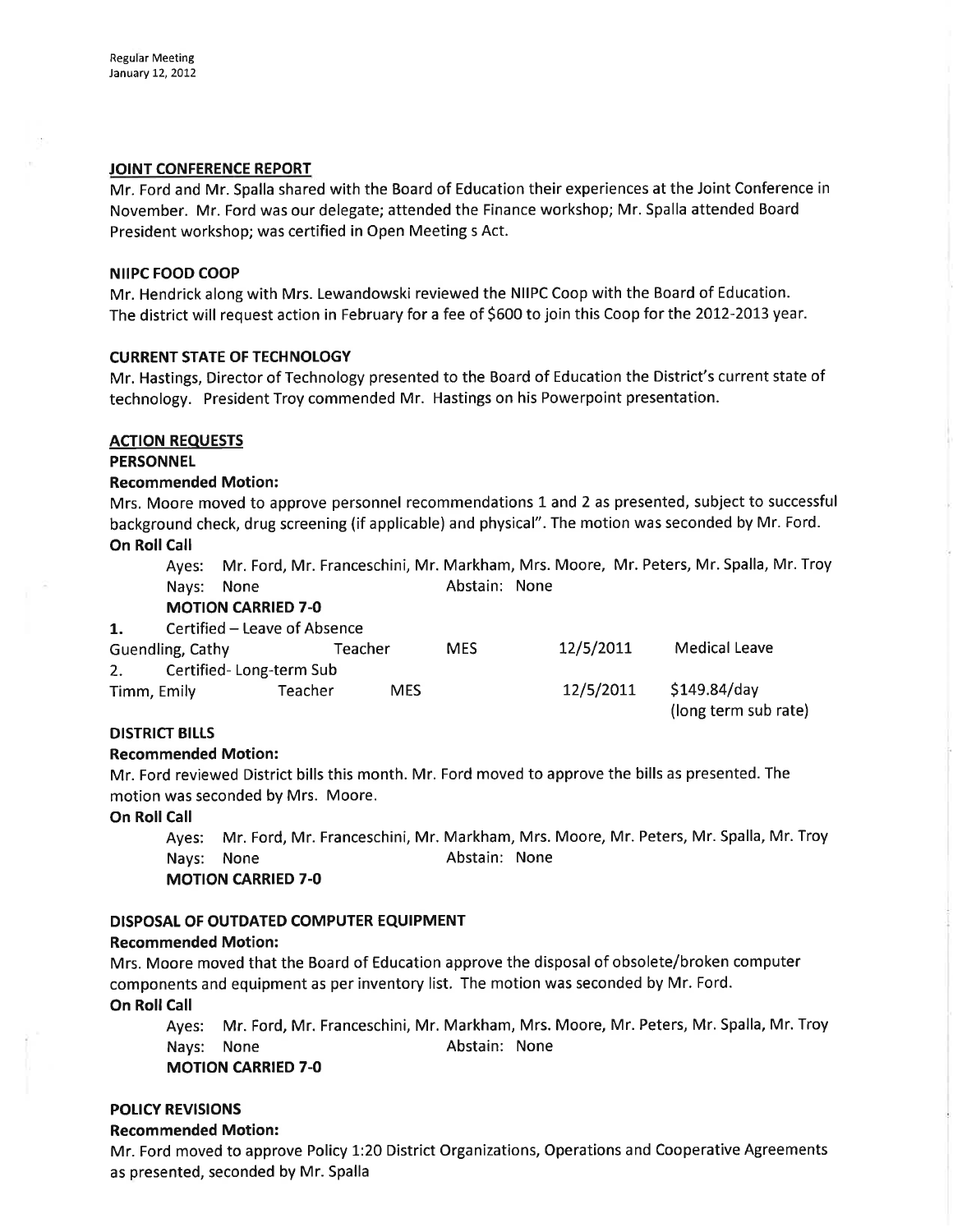#### On Roll Call

Ayes: Mr. Ford, Mr. Franceschini, Mr. Markham, Mrs. Moore, Mr. Peters, Mr. Spalla, Mr. Troy, Nays: None **Abstain:** None

**MOTION CARRIED 7-0** 

#### Recommended Motion:

Mr. Spalla moved to approve Policy 2:220 BOE Meeting Procedures as presented, seconded by Mr. Ford. On Roll Call

Ayes: Mr. Ford, Mr. Franceschini, Mr. Markham, Mr. Peters, Mr. Spalla, Mr. Troy,

Nays: Mrs. Moore **Abstain: None** Abstain: None

MOTION CARRIED 6.1

## Recommended Motion:

Mr. Spalla moved to approve Policy 2:250 Access to District Records as presented seconded by Mr. Spalla.

On Roll Call

Ayes: Mr. Ford, Mr. Franceschini, Mr. Markham, Mr. Spalla, Mr. Troy,

Nays: Mrs. Moore, Mr. Peters Abstain: None

## **MOTION CARRIED 5-2**

Mr. Peters stated the minor change implicated micro managing on behalf of the Board.

#### Recommended Motion:

Mrs. Moore moved to approve Policy 3:30 Organizational Chart as presented, seconded by Mr. Ford. On Roll Call

Ayes: Mr. Ford, Mr. Franceschini, Mr. Markham, Mrs. Moore, Mr. Peters, Mr. Spalla, Mr. Troy Nays: None **Abstain:** None

MOTION CARRIED 7.0

MOTION CARRIED 5-2

## Recommended Motion:

Mr. Spalla moved to approve Policy 4:10 Fiscal and Business Management as presented, seconded by Mrs. Moore.

**On Roll Call** 

Ayes: Mr. Ford, Mr. Franceschini, Mr. Markham, Mrs. Moore, Mr. Peters, Mr. Spalla, Mr. Troy Nays: None **Abstain:** None

#### MOTION CARRIED 7-O

MOTION CARRIED 5-2

#### Recommended Motion:

Mrs. Moore moved to approve Policy 5:120 Ethics as presented, seconded by Mr. Ford.

**On Roll Call** 

Ayes: Mr. Ford, Mr. Franceschini, Mr. Markham, Mrs. Moore, Mr. Peters, Mr. Spalla, Mr. Troy Nays: None **Abstain:** None

## MOTION CARRIED 7-O

Policy 2:150 Committees and Policy 4:110 Transportation are tabled; will be discussed at next Policy Committee meeting.

President Troy ask the Board of Education permission to send letters to the Mokena PTA and Mokena Educational Foundation requesting permission to have a liaison from BOE on these larger Volunteer Organizations; to improve communication.

# ITEMS FOR March 8, 2012 AGENDA

- o NIIPC Recommendation
- **MIS Recommendation**